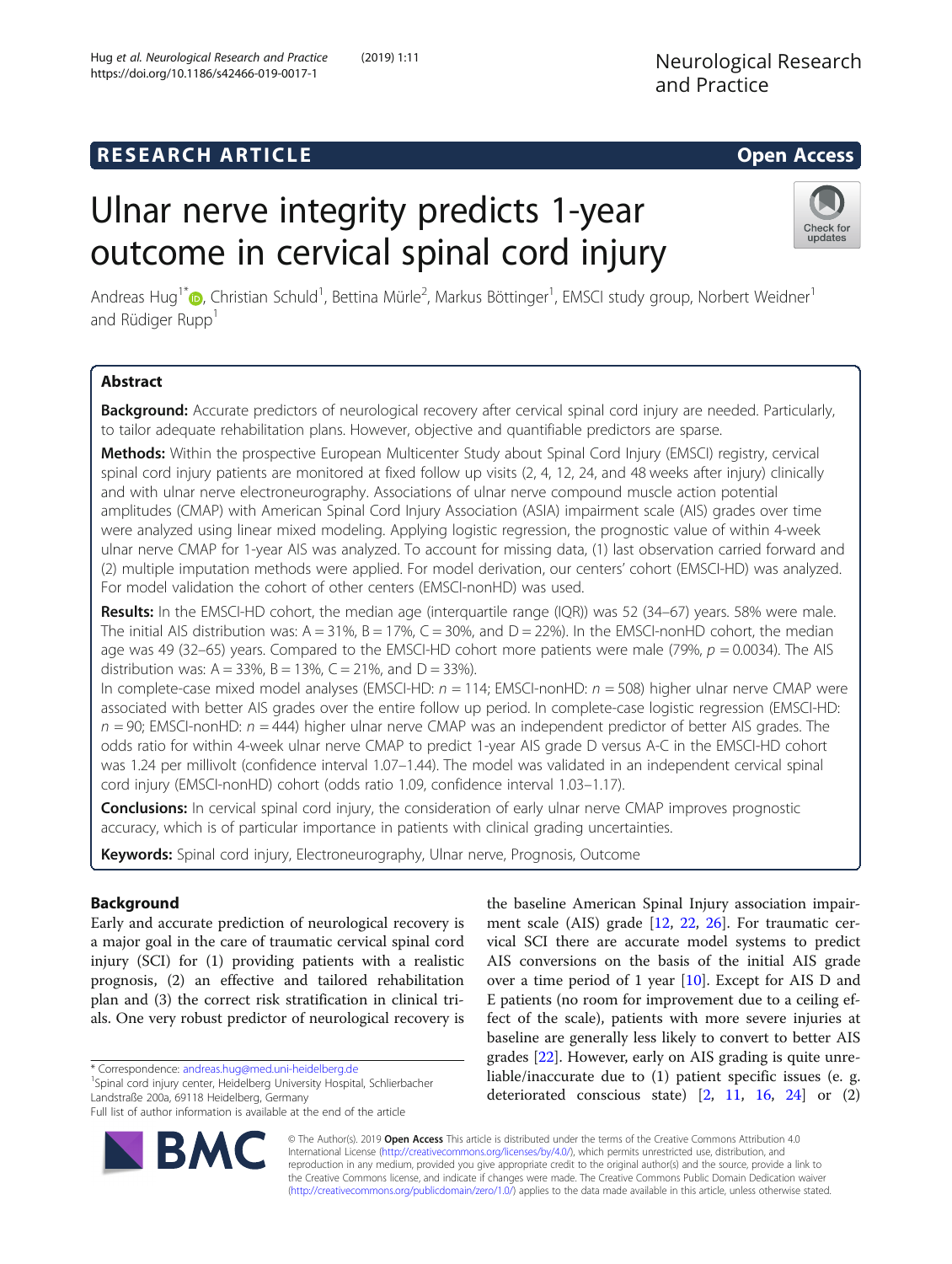uncertainties of investigators in applying the correct AIS grade [\[20](#page-7-0), [21](#page-7-0)]. Not only but in particular for these situations, an objective and quantifiable parameter would help to improve prognostic accuracy. Except for sensory and motor evoked potentials - which often are not simple to apply and interpret in the acute setting - no such parameter is currently available  $[4-7, 17]$  $[4-7, 17]$  $[4-7, 17]$  $[4-7, 17]$  $[4-7, 17]$  $[4-7, 17]$  $[4-7, 17]$ . Moreover, independent predictors, which improve prognostic accuracy of clinical grading (AIS) alone, were not extensively analyzed.

Electroneurography (ENG) of the ulnar nerve is a standard clinical technique, which is widely available, robust and mobile. The technique enables examiners to make reliable measurements even under intensive care conditions where patients with cervical SCI usually stay for the first days to weeks after injury. Furthermore, resulting parameters like compound muscle action potential (CMAP) amplitudes or nerve conduction velocities (NCV) are easy to quantify. So far, one study demonstrated that pathologic ulnar nerve ENG (i.e. reduced CMAP amplitudes) is associated with worse hand function in cervical SCI. Motoneuron damage (motor neuronopathy) within the anterior horn of the cervical spinal cord was hypothesized as the underlying mechanism. Except for worse hand function [[3](#page-7-0)] and the possibility to discern between a central versus peripheral paresis pattern [\[6](#page-7-0)], ulnar nerve ENG was not systematically analyzed in cervical SCI as predictor of neurological recovery (AIS conversion) and its role as a surrogate marker for axonal injury to corticospinal neurons within the cervical spinal cord.

Using the Heidelberg cohort of the European multicenter study about spinal cord injury (EMSCI) database ([http://www.emsci.org\)](http://www.emsci.org) as a derivation data set, we could demonstrate that increased AIS completeness is associated with decreased ulnar nerve CMAP amplitudes. Moreover, we could demonstrate that early on (within 4 weeks after injury) preserved ulnar nerve CMAP amplitudes are an independent predictor of good neurological recovery at 1 year after injury (AIS D versus A-C). Finally, we could validate our prediction model using the total non-HD EMSCI dataset demonstrating robustness/ inferability to other SCI centers.

## Methods

# EMSCI database

The EMSCI database is a prospective registry of acute SCI patients ([http://www.emsci.org;](http://www.emsci.org) [ClinicalTrials.gov](http://clinicaltrials.gov) Identifier: NCT01571531). In this registry, the recovery of patients is followed up for a total of 1 year after the incident traumatic or ischemic SCI in order to provide the clinical basis for new interventional therapies [\[8](#page-7-0)]. Assessments take place at fixed time points after the incident injury: very acute (within 2 weeks), acute I (4

weeks), acute II (12 weeks), acute III (24 weeks), and chronic (48 weeks). At each visit patients are graded clinically according to the AIS (part of the International Standards for Neurological Classification of Spinal Cord Injury (ISNCSI); Additional file [1:](#page-6-0) Table S1) [\[13](#page-7-0), [15](#page-7-0)]. Eleven of 21 centers within the EMSCI-project additionally collect ulnar nerve ENG data in the cervical SCI population. The ENG recordings are standardized between the 11 participating EMSCI-centers with respect to the montage of electrodes and stimulation parameters. The study was approved by the local institutional review boards/independent ethics committees of each participating center. Informed consent was obtained before any study related procedure.

## Data analysis and statistical analysis

For the derivation data set the EMSCI patients from Heidelberg were used (EMSCI-HD). Of those, only patients with a cervical neurological level of injury (NLI) were included (segments C1 to T1;  $n = 249$ ). Furthermore, only patients with at least one clinical AIS grading and one ulnar nerve CMAP measurement were included in the final derivation data set ( $n = 114$ ). A linear repeated measures mixed model was fit to the data with ulnar nerve CMAP amplitude as a continuous dependent variable (SAS®, PROC MIXED). As independent fixed effects variables, the following categorical factors were used: AIS (four levels: A to D), NLI (nine levels: C1-T1), visits (four levels: very acute, acute I, acute II, acute III, chronic), the interaction effect between AIS and NLI, and the interaction effect between AIS and visit. Moreover, age was entered into the final model as continuous variable. The model allowed a random intercept for each patient with an unstructured covariance structure grouped by AIS. Follow up visits were entered as a repeated measures effect into the final regression model with a first order autoregressive covariance structure. For hypothesis generation, the model was first fit for the right ulnar nerves. Hypothesis tests were then performed on statistically significant effects (alpha level < 0.05) using the same model and ulnar CMAP values of left hands. Alpha levels of < 0.05 were regarded as statistically significant.

As additional control for missing data we applied multiple imputation ( $n = 10$ ) of the variables (ulnar CMAP, AIS) assuming a missing at random data structure and a non-monotone missingness pattern. Hence, a chained equation method with full imputation of missing data was applied (regression for CMAP and regression or ordinal logistic regression for AIS). Mixed model analysis was then performed by each single imputation and overall fitted means were calculated (SAS®, PROC MI and PROC MIANALYZE; STATA® ICE) [[9](#page-7-0), [19\]](#page-7-0). In case, all CMAP measurements were missing, no imputations were made (i.e. the observation was deleted).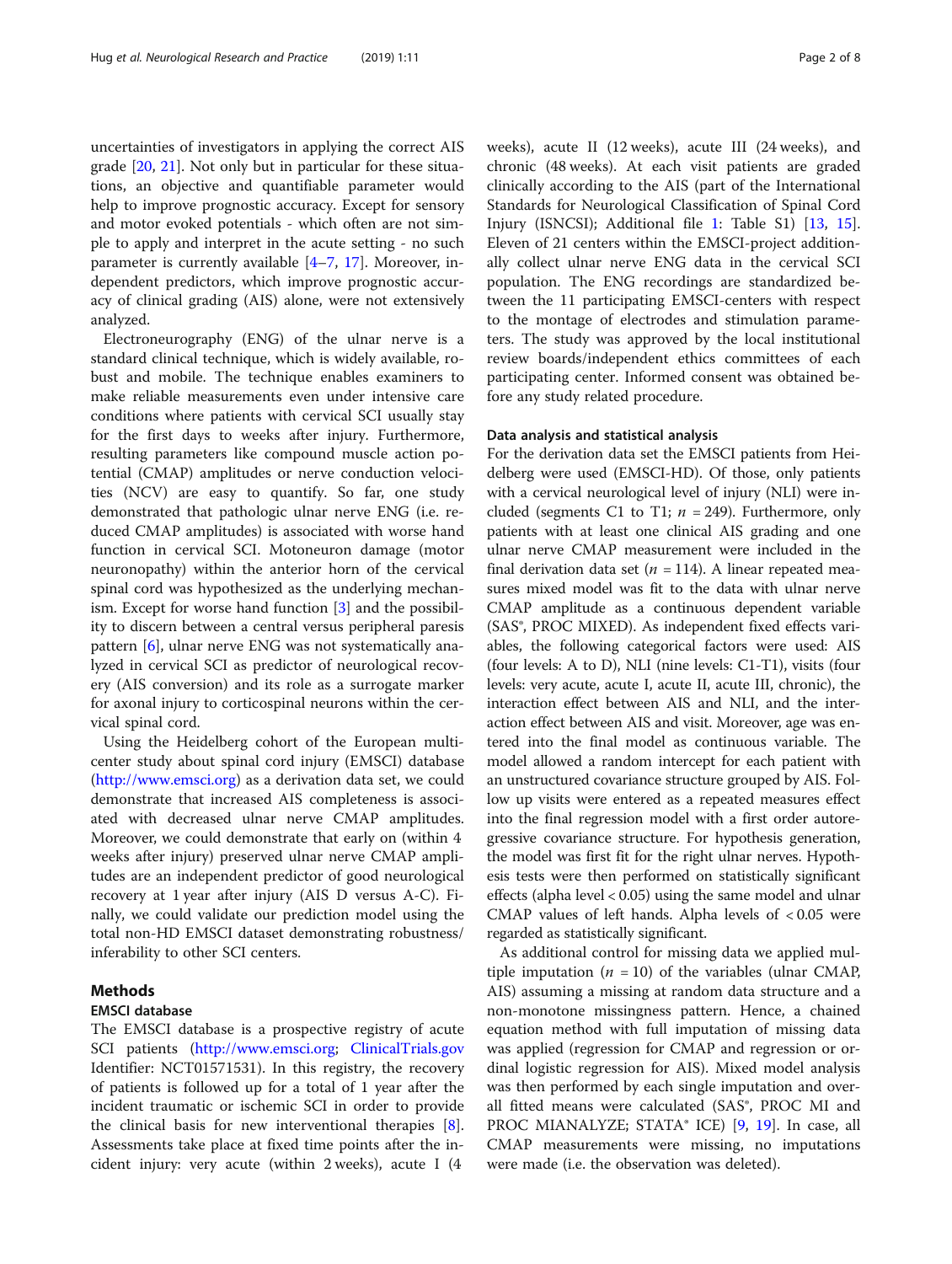Once higher CMAP amplitudes were identified to be associated with better neurological recovery, we designed a logistic multivariable model in order to analyze whether early ulnar CMAP amplitudes are an independent predictor of 1-year neurological recovery (SAS®, PROC LOGISTIC). For this purpose, we defined the first 4 weeks after injury as the prediction time frame (visits very acute and acute I). Primarily, we used the very acute values as predictors. Only if the very acute visit values were missing (AIS or CMAP or NLI), we used the acute I values. For the 1-year endpoint we used a last observation carried forward approach (complete-case analysis set). The outcome variable was dichotomized into AIS A-C versus AIS D (with D indicating a "good"/"useful" neurological outcome). The initial AIS grade was entered into the model as categorical factor dichotomized into motor complete (A and B) versus motor incomplete (C and D). In the initial statistical analysis plan, ordinal scaling  $(A = 0, B = 1, C = 2, D = 3)$  was favored. However, all initial AIS D patients in the EMSCI-HD cohort were still AIS D at the final follow up visit (ceiling effect of the AIS). Hence, a separate category for AIS D would have been uninformative due to a perfect prediction of the final AIS (D versus A-C). The CMAP amplitude was entered into the model as continuous variable. Furthermore, NLI and age were entered in the first step of the model. Using a backward variable elimination approach (alpha level of  $< 0.05$  to stay in the model) the following variables were retained in the final model: initial AIS and CMAP amplitude. First, we analyzed the logistic model for the right hand. For hypothesis generation alpha levels of < 0.05 were regarded as statistically significant. For hypothesis testing, the significant effects were then reanalyzed for the left hand using the same model. Alpha levels of < 0.05 were regarded statistically significant. ROC curves were generated and compared via a bootstrap approach and plotted for each independ-ent variable separately (pROC, R) [[18\]](#page-7-0). Predicted probabilities of the full logistic model were used to plot the final model ROC curve. For differences in ROC curve areas under the curve (AUC) an alpha level  $< 0.05$  was regarded statistically significant.

Due to missing data we also investigated the results of the logistic model with the use of multiple imputation. In case all CMAP measurements were missing, no imputations were made (i.e. observation was deleted). After full imputation  $n = 120$  patients contributed to the model. A total of 10 data sets were imputed and afterwards an overall mean of the estimates with corresponding 95%-confidence intervals were calculated (SAS®, PROC MI and PROC MIANALYZE).

For validation of the logistic prediction model, the EMSCI data set of other centers was used (EMSCI-nonHD). Data management was equivalent to the EMSCI-HD dataset. Due to side symmetrical results for right and left ulnar nerves, data are presented only for the right ulnar nerves.

Data management and statistical analysis was performed using SAS® version 9.2, Stata® version 11 and R version 2.15.2.

# Results

### Derivation data set. Demographic and clinical data

Over a recruiting period of 11 years (2001–2012) we identified 249 patients with cervical SCI (NLI C1-T1) in the EMSCI-HD cohort. Of those, 114 patients had sufficient data (at least one AIS grade and one ulnar CMAP measurement) for mixed model analysis. For logistic regression, 90 patients had sufficient data for complete-case statistical analysis (i.e., one AIS grading and one CMAP measurement within 4 weeks; last observation carried forward) in the EMSCI-HD cohort. Using multiple imputation, observations of 120 patients were informative for statistical analysis. For the complete-case data set age (median, interquartile range (IQR)) was 52 (34–67) years. Male to female ratio was 58/32 (Baseline clinical characteristics are given in Table [1\)](#page-3-0). The distribution of the NLI revealed an expected maximum at the cervical levels C4 and C5 (Fig. [1](#page-3-0)a). The AIS conversion rates showed the typical pattern with more complete patients (AIS A) converting less likely to better AIS grades than less complete patients (AIS B, C; ceiling effect of the scale for AIS D) (Fig. [1b](#page-3-0)).

# Derivation data set. Mixed model analysis of ulnar nerve CMAP association with AIS grade over time

The ulnar nerve CMAP amplitude lower limit of normal in our neurophysiology laboratory is 5.6 mV. With respect to this limit, patients with AIS A-C exhibited borderline or decreased CMAP amplitudes over the total follow up period of 1 year. In contrast, patients with AIS D revealed CMAP amplitudes within normal limits over the entire follow up period (Fig. [2](#page-4-0)a).

In contrast to AIS D patients AIS A-C patients developed a drop of CMAP amplitudes from very acute to acute I and II time points (Fig. [2](#page-4-0)a).

# Derivation data set. Logistic model using initial AIS/CMAP to predict functional outcome at 1 year

Sufficient data for the complete-case statistical analysis was available in  $n = 90$  patients. As expected, the main predictor of good outcome in multivariable logistic model was the initial AIS grade (dichotomized C-D versus A-B) with an OR of 37.61 (CI 9.49–149.03,  $p \lt \frac{1}{2}$ 0.0001). Furthermore, logistic model analysis revealed that higher initial CMAP amplitudes were an independent predictor of good 1-year outcome (AIS D versus A-C). The OR per mV increase in CMAP amplitude was 1.24 (CI 1.07–1.44,  $p = 0.0025$ ). The combination of AIS and CMAP amplitude performed better with respect to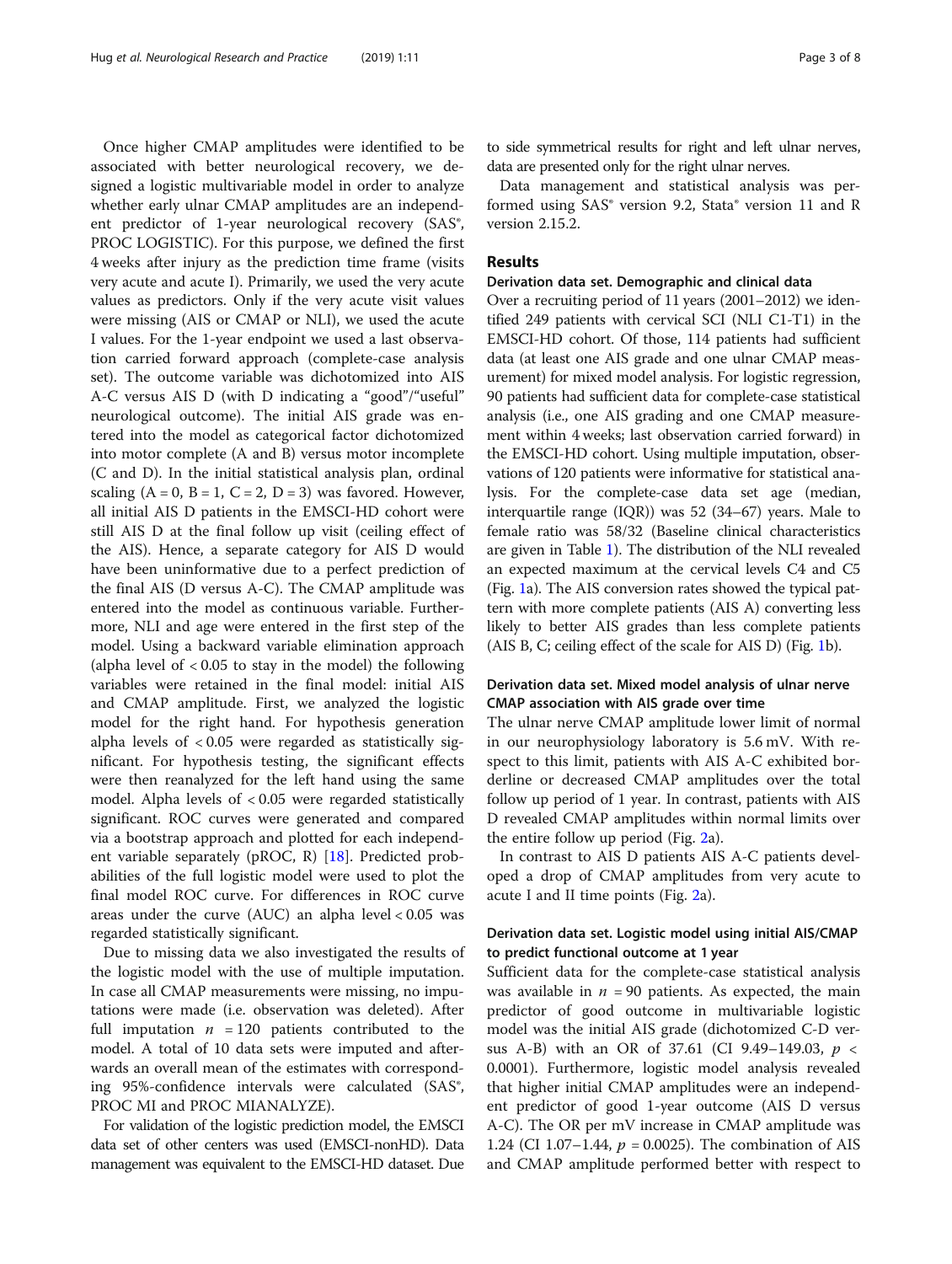# <span id="page-3-0"></span>Table 1 Complete-case data set

|                                      | <b>EMSCI-HD</b><br>$N = 90$ | EMSCI-nonHD<br>$n = 444$ | $p$ value |
|--------------------------------------|-----------------------------|--------------------------|-----------|
|                                      |                             |                          |           |
| Age (median years, IQR)              | $52(34-67)$                 | $49(32-65)$              | 0.1678    |
| Gender (count male, %)               | 58 (64.44)                  | 350 (78.83)              | 0.0034    |
| AIS initial (count, %)               |                             |                          | 0.0897    |
| Α                                    | 28 (31.11)                  | 145 (32.66)              |           |
| B                                    | 15 (16.67)                  | 59 (13.29)               |           |
| C                                    | 27 (30.00)                  | 92 (20.72)               |           |
| D                                    | 20 (22.22)                  | 148 (33.33)              |           |
| AIS end (count, %)                   |                             |                          | 0.2301    |
| Α                                    | 22 (24.44)                  | 88 (19.82)               |           |
| B                                    | 15 (16.67)                  | 55 (12.39)               |           |
| C                                    | 13 (14.44)                  | 51 (11.49)               |           |
| D                                    | 40 (44.44)                  | 250 (56.31)              |           |
| Timing of visits (median weeks, IQR) |                             |                          |           |
| Very acute                           | $1.21(0.86 - 1.71)$         | $1.0(0.43 - 1.57)$       | 0.5871    |
| Acute I                              | $4.07(3.57 - 4.64)$         | 4.14 (3.57-4.71)         | 0.8436    |
| Acute II                             | 12.0 (11.29-12.29)          | 12.0 (11.57-12.71)       | 0.4226    |
| Acute III                            | 23.93 (22.86-24.29)         | 24.0 (23.29 - 25.0)      | 0.4665    |
| Chronic                              | 50.86 (45.0-56.86)          | 48.42 (46.92-52.29)      | < 0.0001  |

 $p$ <0.05 values are typed bold

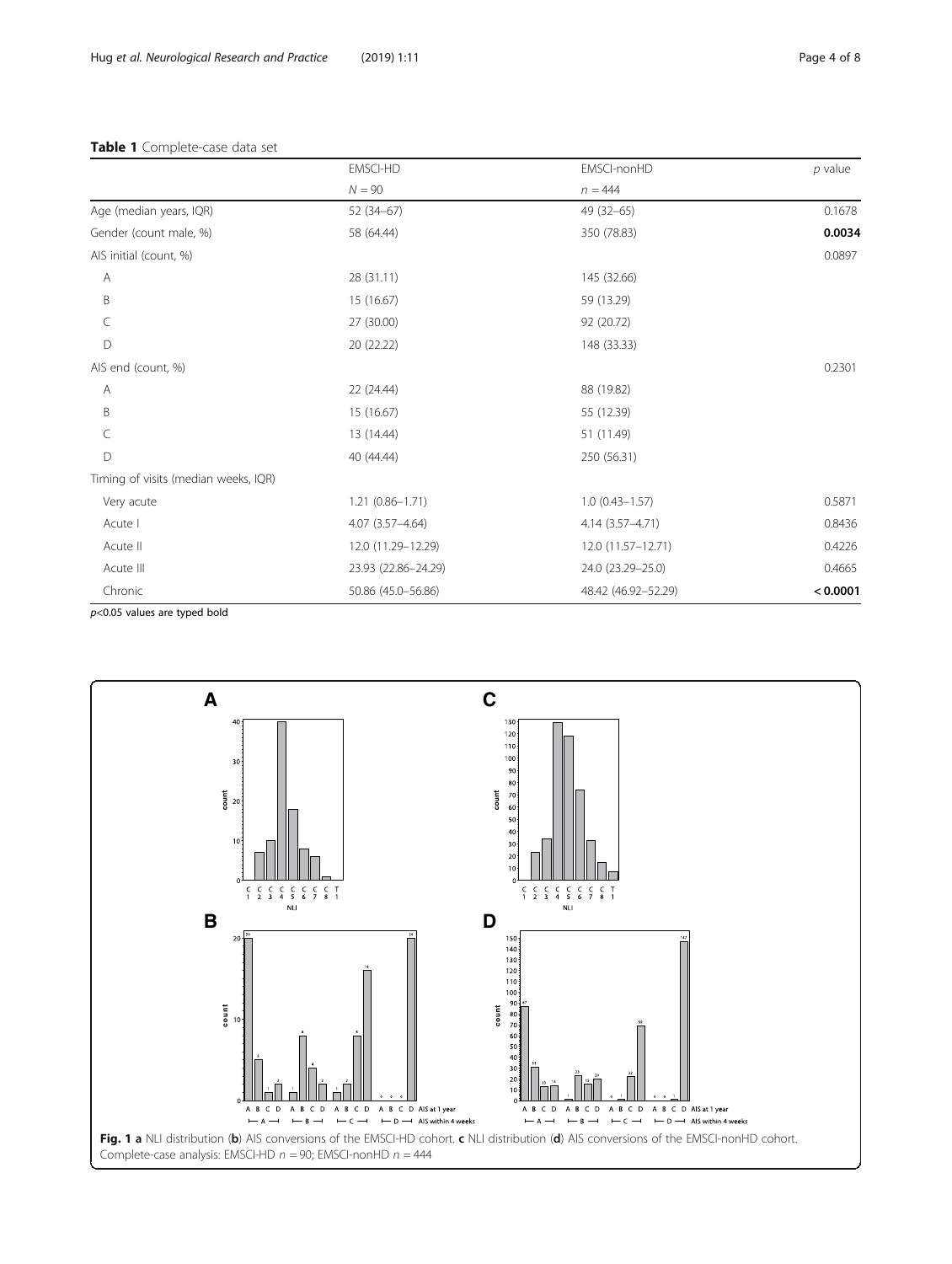<span id="page-4-0"></span>

prediction accuracy than initial AIS alone as demonstrated by ROC curve analysis (Fig. [3a](#page-5-0); for CMAP amplitude alone see Additional file [1](#page-6-0): Figure S1). The difference between AUC of the AIS model (0.85; CI 0.78–0.92) compared to the  $AIS + CMAP$  model (0.92; CI 0.87–0.97) was statistically significant ( $p = 0.0017$ ). Sensitivity and Specificity of the AIS + CMAP model for the prediction of 1-year outcome was 0.88 and 0.84, respectively. After multiple imputation a total of 120 patients were available for analysis. Results were similar to the complete-case analysis of the unimputed data set: OR 1.24, CI 1.03–1.48 (Additional file [1](#page-6-0): Table S2).

#### Validation data set

Demographic data was similar in the EMSCI-HD and EMSCI-nonHD data sets except for a slight preponderance of male patients in the EMSCI-nonHD cohort (Table [1](#page-3-0)). NLI distributions and AIS-conversions rates of the EMSCI-nonHD cohort are given in Fig. [1](#page-3-0)c and d. Re-analysis of the mixed model in the EMSCI-nonHD data set ( $n = 508$ ) revealed similar results as for the EMSCI-HD cohort (Fig. 2b). Using the complete-case data set a total of 444 cases were informative for logistic regression analysis. Using the same logistic model as for the EMSCI-HD cohort, re-analysis in the EMSCI-nonHD cohort also revealed that baseline ulnar CMAP predicted good outcome (AIS D versus A-C) with an OR of 1.09 per mV CMAP amplitude increase (CI 1.03–1.17,  $p = 0.006$ ). Compared to AIS alone the combination of AIS + CMAP revealed an improved prediction accuracy as demonstrated by ROC curve analysis (0.87 CI 0.84–0.9 versus 0.90 CI 0.87–0.93;  $p = 0.0003$  $p = 0.0003$  for AUC difference; Fig. 3b). After multiple imputation ( $n = 10$  imputations) 508 patients were

informative for statistical analysis. Again, baseline ulnar CMAP was predictive for good outcome (AIS D versus A-C) with an OR of 1.10 per mV CMAP amplitude increase (CI 1.04–1.18,  $p = 0.0022$ ). For logistic regression results see Additional file [1](#page-6-0): Table S3. AIS-conversion rates for the complete-case and multiple imputation datasets are visualized in Additional file [1](#page-6-0): Figure S2.

#### **Discussion**

For patients with acute cervical SCI we could demonstrate (1) a positive correlation of ulnar nerve CMAP amplitudes with AIS incompleteness over time. (2) Within 4-week ulnar nerve axonal integrity is an independent predictor of good 1-year outcome. (3) The prediction model consisting of baseline AIS and ulnar nerve CMAP amplitude is robust and inferable to other cervical SCI cohorts.

This is the first clinical study, which demonstrates that a readily measurable and quantifiable damage to the peripheral nervous system (ulnar nerve CMAP measurements) is a useful surrogate marker for central nervous system recovery (AIS grade) after cervical SCI. The underlying pathomechanism of reduced ulnar nerve CMAP amplitudes after acute cervical SCI remains only incompletely understood. The identified time course with an amplitude nadir not at the very acute (2 weeks) but later time points argues for an ongoing neuronal/ axonal degeneration (e.g. Wallerian degeneration of lower motoneurons). Data supporting this theory come from one study where it was shown that lower ulnar nerve CMAP amplitudes in patients with low cervical NLI (C8/T1) are associated with worse hand function. There, it was hypothesized, that reduced ulnar CMAP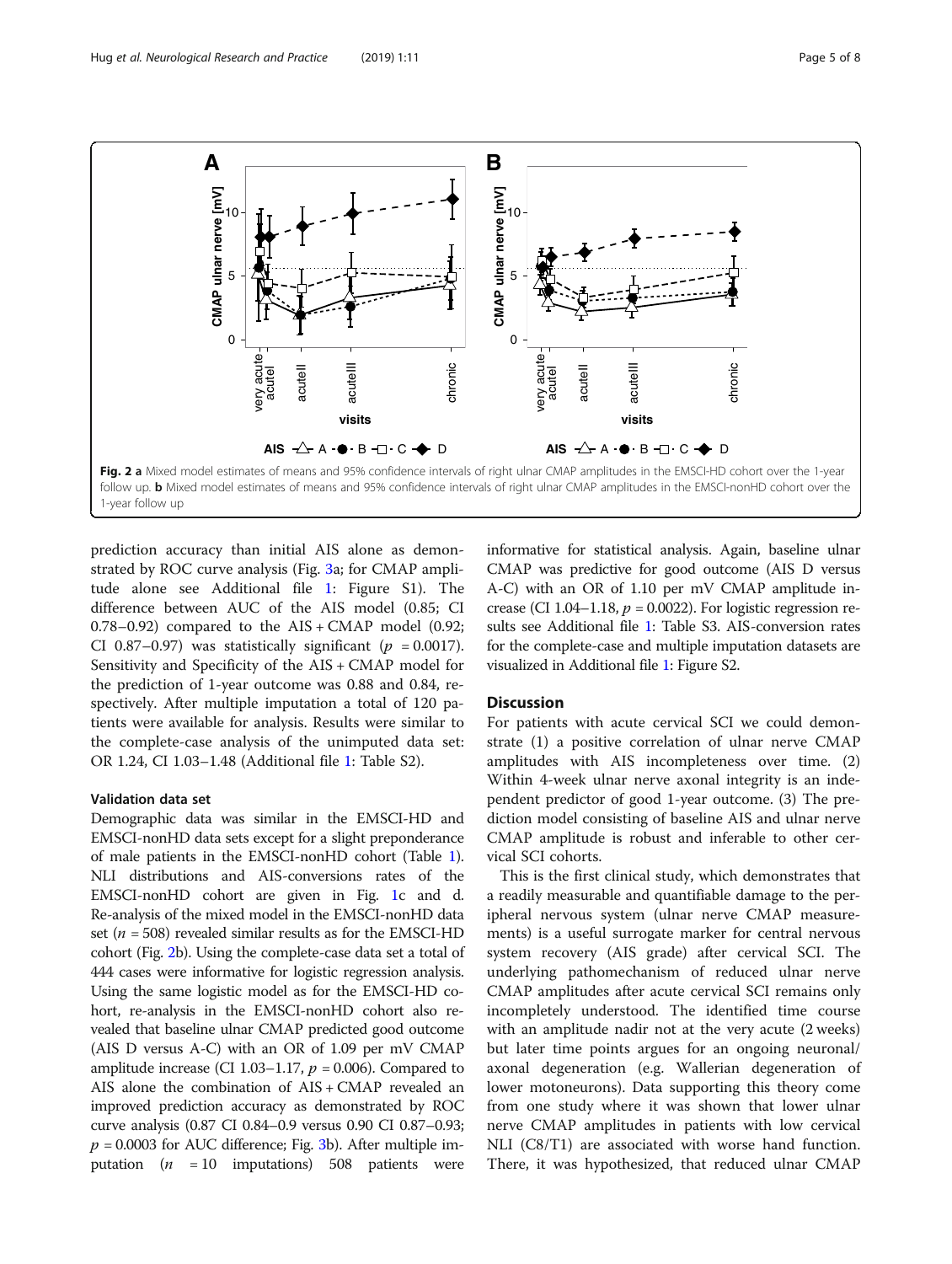<span id="page-5-0"></span>

amplitudes may be due to lower motoneuron damage [[3\]](#page-7-0). To decipher the underlying pathomechanism in clinical SCI, further investigations are warranted. For this purpose, very early screening (day 1) with daily monitoring of Wallerian degeneration would be necessary. Possibly, the difference between baseline ulnar nerve CMAP and the CMAP after Wallerian degeneration might be an even better marker for lower motoneuron damage.

Regardless of the underlying mechanism for reduced ulnar CMAP amplitudes, they also seem to reflect axonal damage to upper (corticospinal) motoneurons since increased AIS completeness and not the NLI was the main predictor for low CMAP amplitudes in our

analyses. A recent MRI study supports this idea, with more AIS complete injuries associated with an increased intramedullary length of lesion [[1\]](#page-6-0). Formally it remains to be established, if decreased ulnar CMAP amplitudes are a mere indicator for ventral horn (lower motoneuron) damage, or could also serve as a surrogate marker for axonal damage of corticospinal motoneurons. The fact of an association with neurological recovery (measured by AIS grade) in our study, argues for the suitability as such a surrogate marker. The most accurate cut-off value of ulnar nerve CMAP amplitudes for the prediction of neurological outcome was not explicitly addressed in this study. However, the lower limit of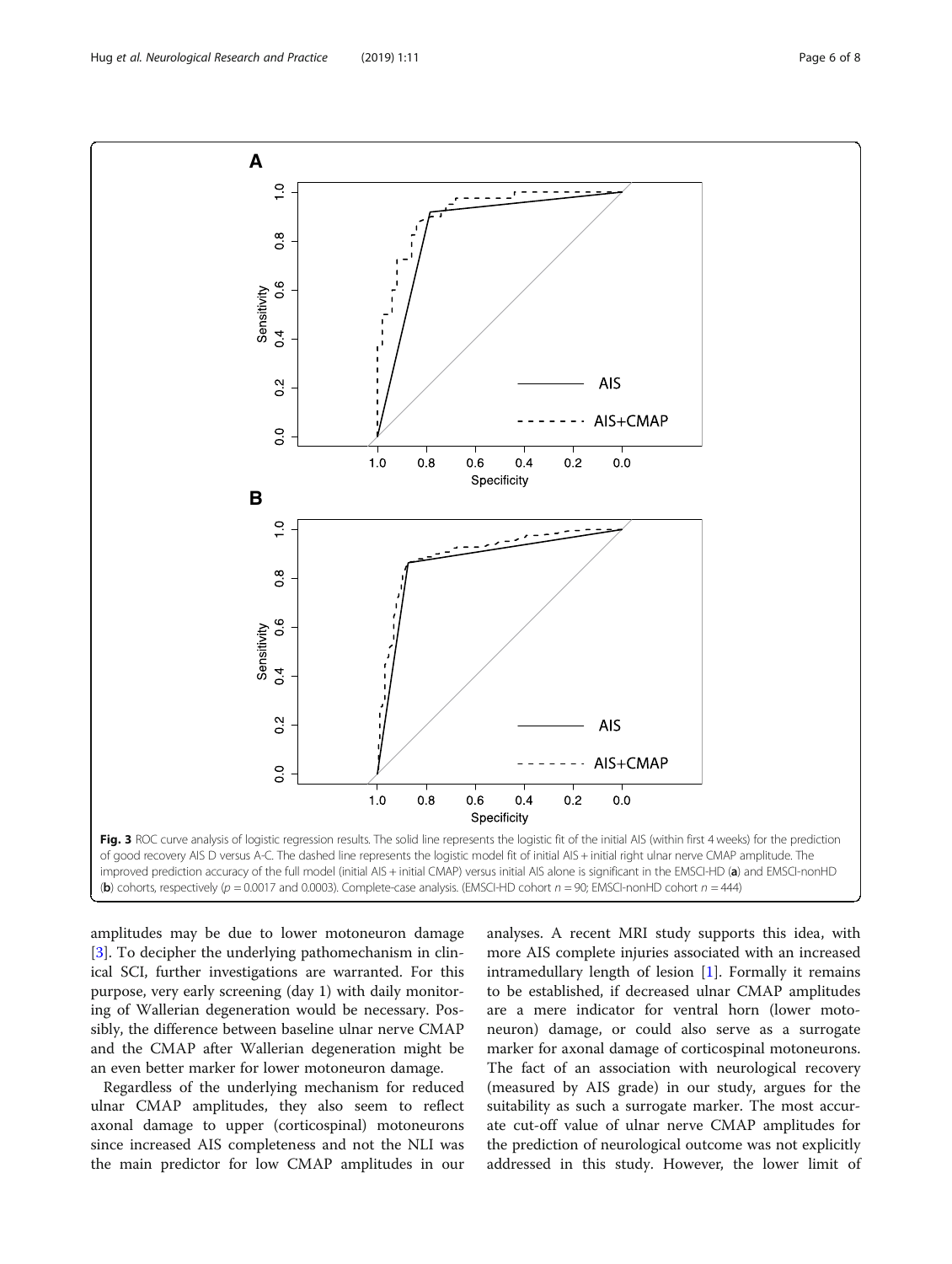<span id="page-6-0"></span>ulnar nerve CMAP amplitude at our site (5.6 mV) seems to be a suitable value as demonstrated by our mixed model analysis.

Except for accurate early prognosis and planning of rehabilitation interventions, early on measurements of ulnar nerve CMAP amplitudes could help to improve risk stratification in randomized clinical trials of SCI. Such accurate stratification is of utmost importance in acute SCI trials to balance baseline variables since slow recruitment is a major problem and treatment effects of novel experimental drugs are usually small [\[10,](#page-7-0) [14](#page-7-0), [23](#page-7-0), [25\]](#page-7-0).

A further advantage of ulnar nerve CMAP measurements is the easy and objective application even in the intensive care setting, where patients usually are only partly cooperative [2, [11](#page-7-0), [16](#page-7-0), [24\]](#page-7-0). Furthermore, subjective errors due to uncertainties of the correct AIS application [\[20,](#page-7-0) [21\]](#page-7-0) could be partly compensated by the added prognostic value of CMAP measurements.

Our analysis has several limitations. First of all, the data contain many missing values. We addressed this problem by different methods, i.e. linear mixed model, last observation carried forward and multiple full imputation analysis. Due to the robustness of the detected effects across the different analysis sets, we are confident that the CMAP effect truly exists. Furthermore, our analysis was based on the so far largest sample size with regards to the prognostic significance of ulnar nerve CMAP amplitudes. A further weakness is the possibility of a systematic bias regarding missing CMAP measurements in more severe SCI patients. Analyses of missing case patterns however, suggested a missing at random data pattern. Due to the study design, inference is limited to the spinal segments C8-T1 (ulnar nerve). Considering the more extensive range of spinal segments, CMAP amplitudes of median nerves (C5-T1) might be more accurate surrogate predictors of neurological outcome. Due to the time course of Wallerian degeneration, electroneurography will probably not be a useful prognostic predictor for ultra-early stages of SCI (i.e., hours after injury). For these ultra-early time windows where clinical AIS grading becomes more and more inaccurate, other surrogate markers to decipher spinal shock with and without permanent spinal cord injury are urgently needed for surgical/medical decision-making [[27\]](#page-7-0). Our data is representative for Mid-European SCI patients and care facilities. Inferability to other parts of the world needs to be demonstrated.

# Conclusions

The consideration of early ulnar nerve CMAP amplitudes improves prognostic accuracy of 1-year neurologic outcomes in cervical SCI patients. This could be of particular importance in patients who are difficult to grade clinically. Moreover, improved accuracy could prove significant for proper risk stratification in clinical trials.

# Additional file

[Additional file 1:](https://doi.org/10.1186/s42466-019-0017-1) Supplementary appendix. (DOCX 379 kb)

#### **Abbreviations**

AIS: ASIA-Impairment Scale; ASIA: American Spinal Injury Association; AUC: Area under the Curve; C: Cervical; CI: Confidence Interval; CMAP: Compound muscle action potential; EMSCI: European Study about Spinal Cord Injury; ENG: Electroneurography; HD: Heidelberg Center; IQR: Interquartile Range; ISNCSCI: International Standards for the Neurological Classification of Spinal Cord Injury; mV: Milli-Volt; NCV: Nerve Conduction Velocity; NLI: Neurological Level of Injury; OR: Odds Ratio; ROC: Receiver Operator Characteristics; SCI: Spinal Cord Injury; T: Thoracic

#### Acknowledgements

The authors would like to thank to the contributing centers of the EMSCI network and the International Institute for Paraplegia (IFP, Zurich) for their financial support of the EMSCI project.

#### Funding

This study was supported by a Grant of the Medical Faculty Heidelberg to Andreas Hug.

#### Availability of data and materials

The datasets used and/or analysed during the current study are available from the corresponding author on reasonable request.

#### Authors' contributions

AH devised the study, analyzed and interpreted the patient data, and drafted the manuscript. CS, RR provided the database and they were major contributors in writing the manuscript. BM, MB, and NW interpreted the patient data and they were major contributors in writing the manuscript. All authors read and approved the final manuscript.

#### Ethics approval and consent to participate

The study was approved by the local institutional review boards/ independent ethics committees of each participating center. Informed consent was obtained before any study related procedure.

#### Consent for publication

Not applicable.

#### Competing interests

The authors declare that they have no competing interests.

#### Publisher's Note

Springer Nature remains neutral with regard to jurisdictional claims in published maps and institutional affiliations.

#### Author details

<sup>1</sup>Spinal cord injury center, Heidelberg University Hospital, Schlierbacher Landstraße 200a, 69118 Heidelberg, Germany. <sup>2</sup>Department of Neuroradiology, University Medical Center Mannheim, Medical Faculty Mannheim, Heidelberg University, 68167 Mannheim, Germany.

#### Received: 25 January 2019 Accepted: 25 March 2019 Published online: 22 May 2019

#### References

- Aarabi, B., Simard, J. M., Kufera, J. A., Alexander, M., Zacherl, K. M., Mirvis, S. E., et al. (2012). Intramedullary lesion expansion on magnetic resonance imaging in patients with motor complete cervical spinal cord injury. Journal of Neurosurgery Spine, 17(3), 243–250. [https://doi.org/10.3171/2012.6.](https://doi.org/10.3171/2012.6.SPINE12122) [SPINE12122](https://doi.org/10.3171/2012.6.SPINE12122)
- 2. Brown, P. J., Marino, R. J., Herbison, G. J., & Ditunno, J. F., Jr. (1991). The 72 hour examination as a predictor of recovery in motor complete quadriplegia. Archives of Physical Medicine and Rehabilitation, 72(8), 546–548.